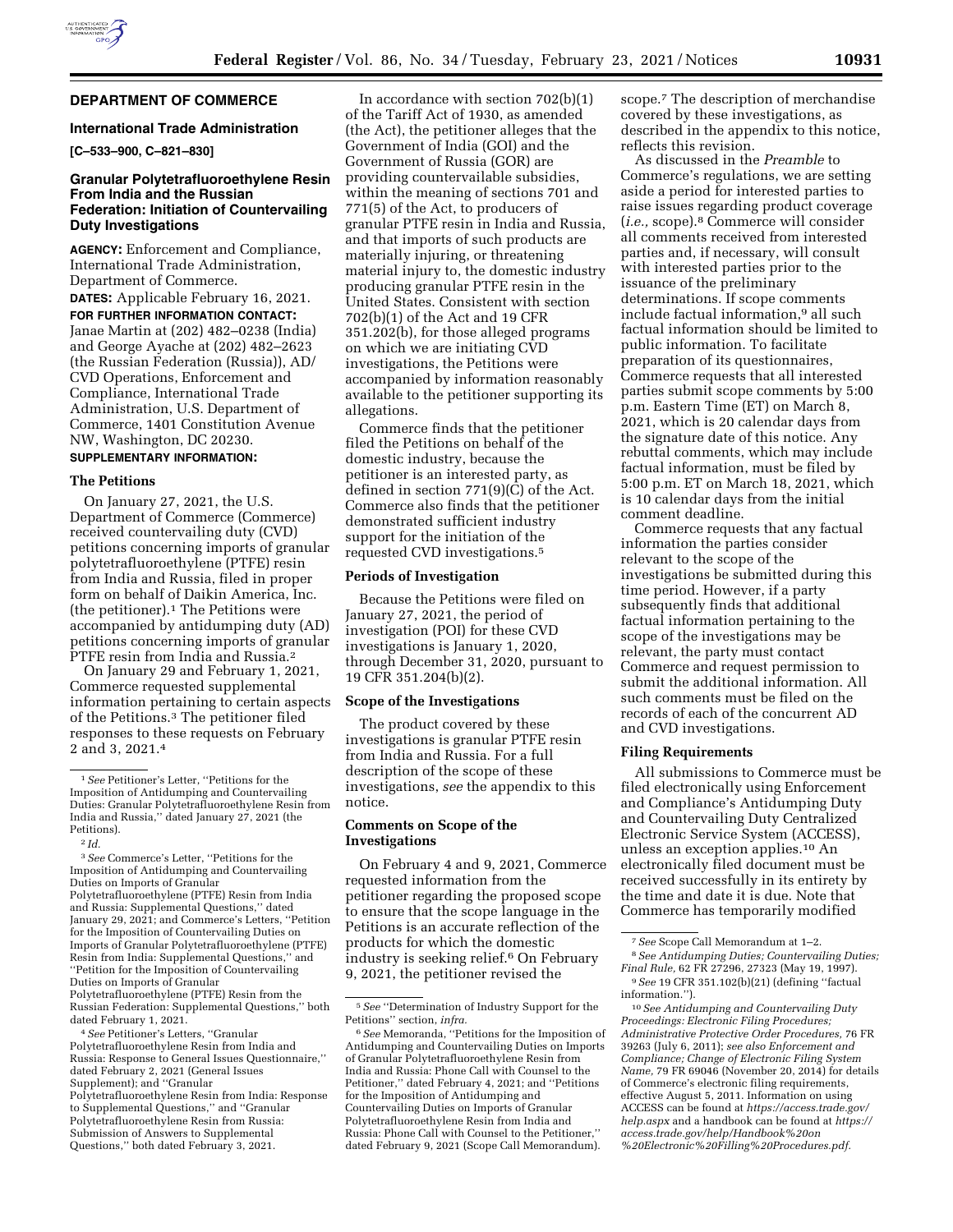certain of its requirements for serving documents containing business proprietary information until further notice.11

# **Consultations**

Pursuant to sections 702(b)(4)(A)(i) and (ii) of the Act, Commerce notified the GOI and the GOR of the receipt of the Petitions and provided an opportunity for consultations with respect to the Petitions.12 Commerce held consultations with the GOR on February 11, 2021.13 With respect to India, Commerce did not hold consultations with the GOI. Instead, the GOI submitted pre-initiation comments on February 12, 2021.14

# **Determination of Industry Support for the Petitions**

Section 702(b)(1) of the Act requires that a petition be filed on behalf of the domestic industry. Section 702(c)(4)(A) of the Act provides that a petition meets this requirement if the domestic producers or workers who support the petition account for: (i) At least 25 percent of the total production of the domestic like product; and (ii) more than 50 percent of the production of the domestic like product produced by that portion of the industry expressing support for, or opposition to, the petition. Moreover, section 702(c)(4)(D) of the Act provides that, if the petition does not establish support of domestic producers or workers accounting for more than 50 percent of the total production of the domestic like product, Commerce shall: (i) Poll the industry or rely on other information in order to determine if there is support for the petition, as required by subparagraph (A); or (ii) determine industry support using a statistically valid sampling method to poll the "industry."

Section  $771(4)(A)$  of the Act defines the ''industry'' as the producers as a whole of a domestic like product. Thus, to determine whether a petition has the

13*See* Memorandum, ''Countervailing Duty Petition on Granular Polytetrafluoroethylene (PTFE) Resin from the Russian Federation (Russia): Consultations with Officials from the Government of Russia,'' dated February 12, 2021.

14*See* GOI's Letter, ''Pre-Initiation Consultation Note on the Petition for Initiation of Countervailing Duty Investigation concerning Granular Polytetrafluoroethylene Resin from India (PTFE) (Case No. 533–900),'' dated February 12, 2021.

requisite industry support, the statute directs Commerce to look to producers and workers who produce the domestic like product. The International Trade Commission (ITC), which is responsible for determining whether ''the domestic industry'' has been injured, must also determine what constitutes a domestic like product in order to define the industry. While both Commerce and the ITC must apply the same statutory definition regarding the domestic like product,15 they do so for different purposes and pursuant to a separate and distinct authority. In addition, Commerce's determination is subject to limitations of time and information. Although this may result in different definitions of the like product, such differences do not render the decision of either agency contrary to law.16

Section 771(10) of the Act defines the domestic like product as ''a product which is like, or in the absence of like, most similar in characteristics and uses with, the article subject to an investigation under this title." Thus, the reference point from which the domestic like product analysis begins is ''the article subject to an investigation'' (*i.e.,* the class or kind of merchandise to be investigated, which normally will be the scope as defined in the petition).

With regard to the domestic like product, the petitioner does not offer a definition of the domestic like product distinct from the scope of the investigations.17 Based on our analysis of the information submitted on the record, we have determined that granular PTFE resin, as defined in the scope, constitutes a single domestic like product, and we have analyzed industry support in terms of that domestic like product.18

In determining whether the petitioner has standing under section 702(c)(4)(A) of the Act, we considered the industry support data contained in the Petitions with reference to the domestic like product as defined in the ''Scope of the Investigations,'' in the appendix to this

notice. To establish industry support, the petitioner provided its own 2020 production of the domestic like product.19 Additionally, the petitioner provided a letter of support from The Chemours Company FC LLC (Chemours), stating its support for the Petitions and providing its own production of the domestic like product in 2020.20 The petitioner identifies itself and Chemours as the companies constituting the U.S. granular PTFE resin industry and states that there are no other known producers of granular PTFE resin in the United States; therefore, the Petitions are supported by 100 percent of the U.S. industry.21 We relied on the data provided by the petitioner for purposes of measuring industry support.22

Our review of the data provided in the Petitions, the General Issues Supplement, and other information readily available to Commerce indicates that the petitioner has established industry support for the Petitions.23 First, the Petitions established support from domestic producers (or workers) accounting for more than 50 percent of the total production of the domestic like product and, as such, Commerce is not required to take further action in order to evaluate industry support (*e.g.,*  polling).24 Second, the domestic producers (or workers) have met the statutory criteria for industry support under section  $702(c)(4)(A)(i)$  of the Act because the domestic producers (or workers) who support the Petitions account for at least 25 percent of the total production of the domestic like product.25 Finally, the domestic producers (or workers) have met the statutory criteria for industry support under section 702(c)(4)(A)(ii) of the Act because the domestic producers (or workers) who support the Petitions account for more than 50 percent of the production of the domestic like product produced by that portion of the industry expressing support for, or opposition to, the Petitions.<sup>26</sup> Accordingly, Commerce

20*See* Volume I of the Petitions at I–2 through I– 3 and Exhibit I–4.

4; *see also* General Issues Supplement at 2 and Exhibit Supp I–1.

<sup>11</sup>*See Temporary Rule Modifying AD/CVD Service Requirements Due to COVID–19; Extension of Effective Period,* 85 FR 41363 (July 10, 2020).

<sup>&</sup>lt;sup>12</sup> See Commerce's Letters, "Countervailing Duty Petition on Granular Polytetrafluoroethylene (PTFE) Resin from the Russian Federation: Invitation for Consultations,'' dated January 27, 2021; and ''Countervailing Duty Petition on Granular Polytetrafluoroethylene Resin from India: Invitation for Consultations to Discuss the Countervailing Duty Petition,'' dated February 1, 2021.

<sup>15</sup>*See* section 771(10) of the Act.

<sup>16</sup>*See USEC, Inc.* v. *United States,* 132 F. Supp. 2d 1, 8 (CIT 2001) (citing *Algoma Steel Corp., Ltd.*  v. *United States,* 688 F. Supp. 639, 644 (CIT 1988), *aff'd* 865 F. 2d 240 (Fed. Cir. 1989)).

<sup>17</sup>*See* Volume I of the Petitions at I–11 through I–19.

<sup>18</sup>For a discussion of the domestic like product analysis as applied to these cases and information regarding industry support, *see* Countervailing Duty Investigation Initiation Checklists: Granular Polytetrafluoroethylene Resin from India and Russia (Country-Specific CVD Initiation Checklists) at Attachment II, Analysis of Industry Support for the Antidumping and Countervailing Duty Petitions Covering Granular Polytetrafluoroethylene Resin from India and Russia (Attachment II). These checklists are dated concurrently with this notice and on file electronically via ACCESS.

<sup>19</sup>*See* Volume I of the Petitions at I–2 through I– 3 and Exhibit I–1; *see also* General Issues Supplement at 2 and Exhibit Supp I–1.

<sup>21</sup> *Id.* at I–2 through I–3 and Exhibits I–1 and 4. 22 *Id.* at I–2 through I–3 and Exhibits I–1 and I–

<sup>23</sup>*See* Volume I of the Petitions at I–2 through I– 3 and Exhibits I–1 and I–4; *see also* General Issues Supplement at 2 and Exhibit Supp I–1.

<sup>24</sup>*See* Attachment II of the Country-Specific CVD Initiation Checklists; *see also* section 702(c)(4)(D) of the Act.

<sup>25</sup>*See* Attachment II of the Country-Specific CVD Initiation Checklists.

<sup>26</sup> *Id.*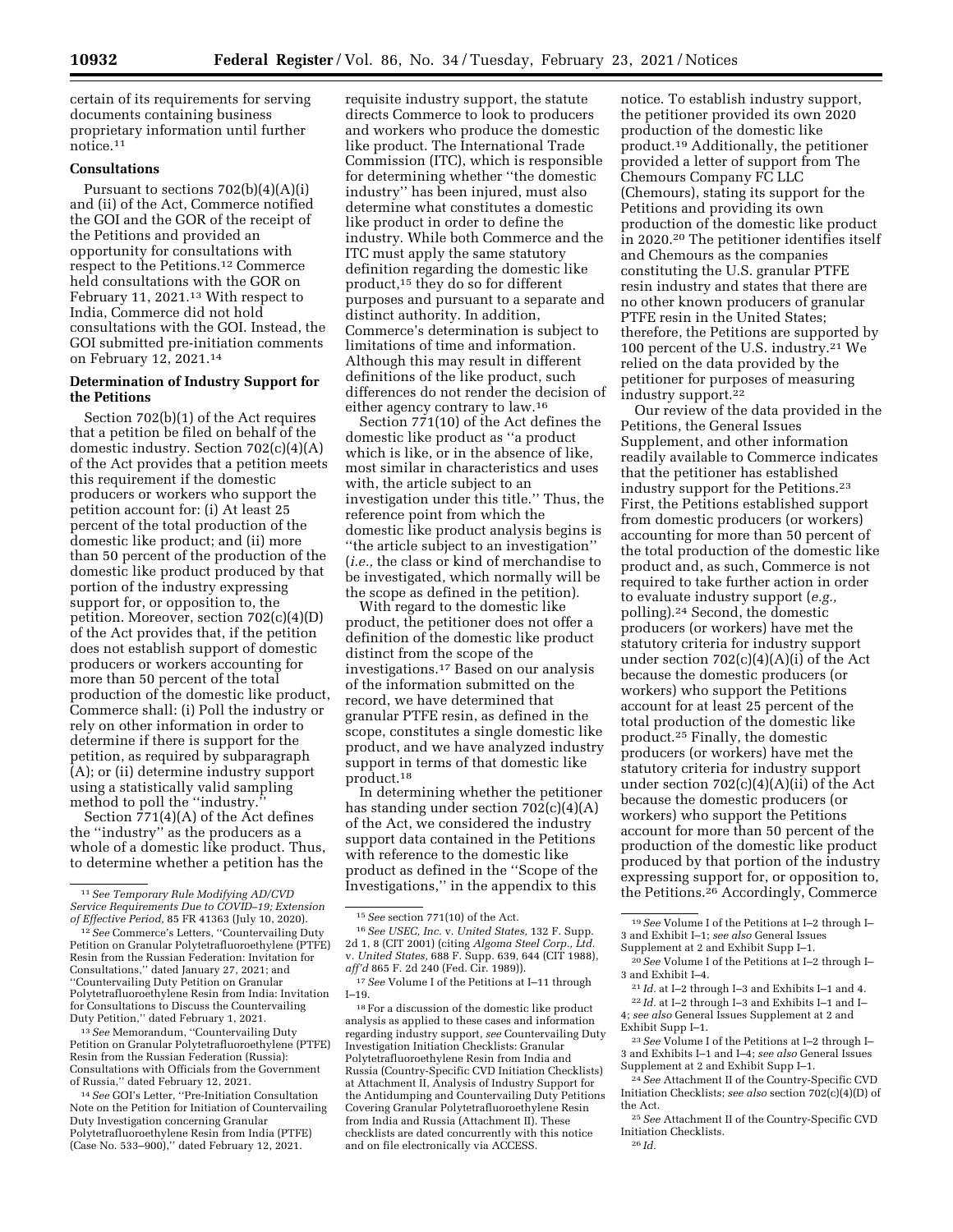determines that the Petitions were filed on behalf of the domestic industry within the meaning of section 702(b)(1) of the Act.27

# **Injury Test**

Because India and Russia are ''Subsidies Agreement Countries'' within the meaning of section 701(b) of the Act, section 701(a)(2) of the Act applies to these investigations. Accordingly, the ITC must determine whether imports of the subject merchandise from India and Russia materially injure, or threaten material injury to, a U.S. industry.

# **Allegations and Evidence of Material Injury and Causation**

The petitioner alleges that imports of the subject merchandise are benefitting from countervailable subsidies and that such imports are causing, or threaten to cause, material injury to the U.S. industry producing the domestic like product. In addition, the petitioner alleges that subject imports exceed the negligibility threshold provided for under section  $771(24)(A)$  of the Act.<sup>28</sup>

The petitioner contends that the industry's injured condition is illustrated by significant and increasing volume and market share of subject imports; lost sales and revenues; underselling and price depression and/ or suppression; and declines in production, U.S. commercial shipments, and financial performance.29 We assessed the allegations and supporting evidence regarding material injury, threat of material injury, causation, as well as negligibility, and we have determined that these allegations are properly supported by adequate evidence, and meet the statutory requirements for initiation.30

#### **Initiation of CVD Investigations**

Based upon the examination of the Petitions and supplemental responses, we find that they meet the requirements of section 702 of the Act. Therefore, we are initiating CVD investigations to determine whether imports of granular PTFE resin from India and Russia benefit from countervailable subsidies conferred by the GOI and the GOR, respectively. In accordance with section 703(b)(1) of the Act and 19 CFR 351.205(b)(1), unless postponed, we will make our preliminary determinations no later than 65 days after the date of these initiations.

#### *India*

Based on our review of the Petitions, we find that there is sufficient information to initiate a CVD investigation on all 24 alleged programs. For a full discussion of the basis for our decision to initiate on each program, *see*  India CVD Initiation Checklist. A public version of the initiation checklist for this investigation is available on ACCESS.

#### *Russia*

Based on our review of the Petitions, we find that there is sufficient information to initiate a CVD investigation on 19 of the 20 alleged programs. For a full discussion of the basis for our decision to initiate on each of these 19 programs and not to initiate on the remaining alleged program, *see*  Russia CVD Initiation Checklist. A public version of the initiation checklist for this investigation is available on ACCESS.

#### **Respondent Selection**

In the Petitions, the petitioner named eight companies in India and one company in Russia as producers/ exporters of granular PTFE resin.<sup>31</sup> Commerce intends to follow its standard practice in CVD investigations and calculate company-specific subsidy rates in this investigation.

#### *India*

In the event Commerce determines that the number of Indian producers/ exporters is large and it cannot individually examine each company based upon Commerce's resources, Commerce intends to select respondents based on U.S. Customs and Border Protection (CBP) data for U.S. imports of granular PTFE resin from India during the POI under the appropriate Harmonized Tariff Schedule of the United States numbers listed in the ''Scope of the Investigations,'' in the appendix.

On February 12, 2021, Commerce released CBP data for U.S. imports of granular PTFE resin from India under Administrative Protective Order (APO) to all parties with access to information protected by APO and indicated that interested parties wishing to comment on the CBP data and/or respondent selection must do so within three

business days of the publication date of the notice of initiation of these investigations.32 Comments must be filed electronically using ACCESS. An electronically filed document must be received successfully, in its entirety, by ACCESS no later than 5:00 p.m. ET on the specified deadline. Commerce will not accept rebuttal comments regarding the CBP data or respondent selection. We intend to select respondents within 20 days of publication of this notice.

Interested parties must submit applications for disclosure under APO in accordance with 19 CFR 351.305(b). Instructions for filing such applications may be found on Commerce's website at *[http://enforcement.trade.gov/apo.](http://enforcement.trade.gov/apo)* 

## *Russia*

In the Petition, the petitioner named only one company as a producer/ exporter of granular PTFE resin in Russia, HaloPolymer OJSC, and provided independent, third-party information as support.<sup>33</sup> We currently know of no additional producers/ exporters of granular PTFE resin from Russia. Accordingly, Commerce intends to examine all known producers/ exporters (*i.e.,* HaloPolymer OJSC). We invite interested parties to comment on this issue. Such comments may include factual information within the meaning of 19 CFR 351.102(b)(21). Parties wishing to comment must do so within three business days of the publication of this notice in the **Federal Register**. Comments must be filed electronically using ACCESS. An electronically-filed document must be received successfully in its entirety by Commerce's electronic records system, ACCESS, by 5 p.m. ET on the specified deadline. Because we intend to examine all known producers/ exporters, if no comments are received or if comments received further support the existence of this sole producer/ exporter in Russia, we do not intend to conduct respondent selection and will proceed to issuing the initial countervailing duty questionnaire to the company identified. However, if comments are received which create a need for a respondent selection process, we intend to finalize our decisions regarding respondent selection within 20 days of publication of this notice.

<sup>27</sup> *Id.* 

<sup>28</sup>*See* Volume I of the Petitions at I–23 and Exhibit I–27.

<sup>29</sup>*See* Volume I of the Petitions at I–26 through I–38 and Exhibits I–27, I–29 through I–35; *see also*  General Issues Supplement at Exhibit Supp. I–1.

<sup>30</sup>*See* Country-Specific CVD Initiation Checklists at Attachment III, Analysis of Allegations and Evidence of Material Injury and Causation for the Antidumping and Countervailing Duty Petitions Covering Granular Polytetrafluoroethylene Resin from India and Russia (Attachment III).

<sup>31</sup>*See* Volume I of the Petitions at I–20 and Exhibit I–26; and General Issues Supplement at 1– 2.

<sup>32</sup>*See* Memorandum, ''Countervailing Duty and Antidumping Duty Petitions on Granular Polytetrafluoroethylene Resin from India: Release of Customs Data from U.S. Customs and Border Protection,'' dated February 12, 2021.

<sup>33</sup>*See* Volume I of the Petitions at I–20 and Exhibits I–3 and I–26; *see also* General Issues Supplement at 1–2.